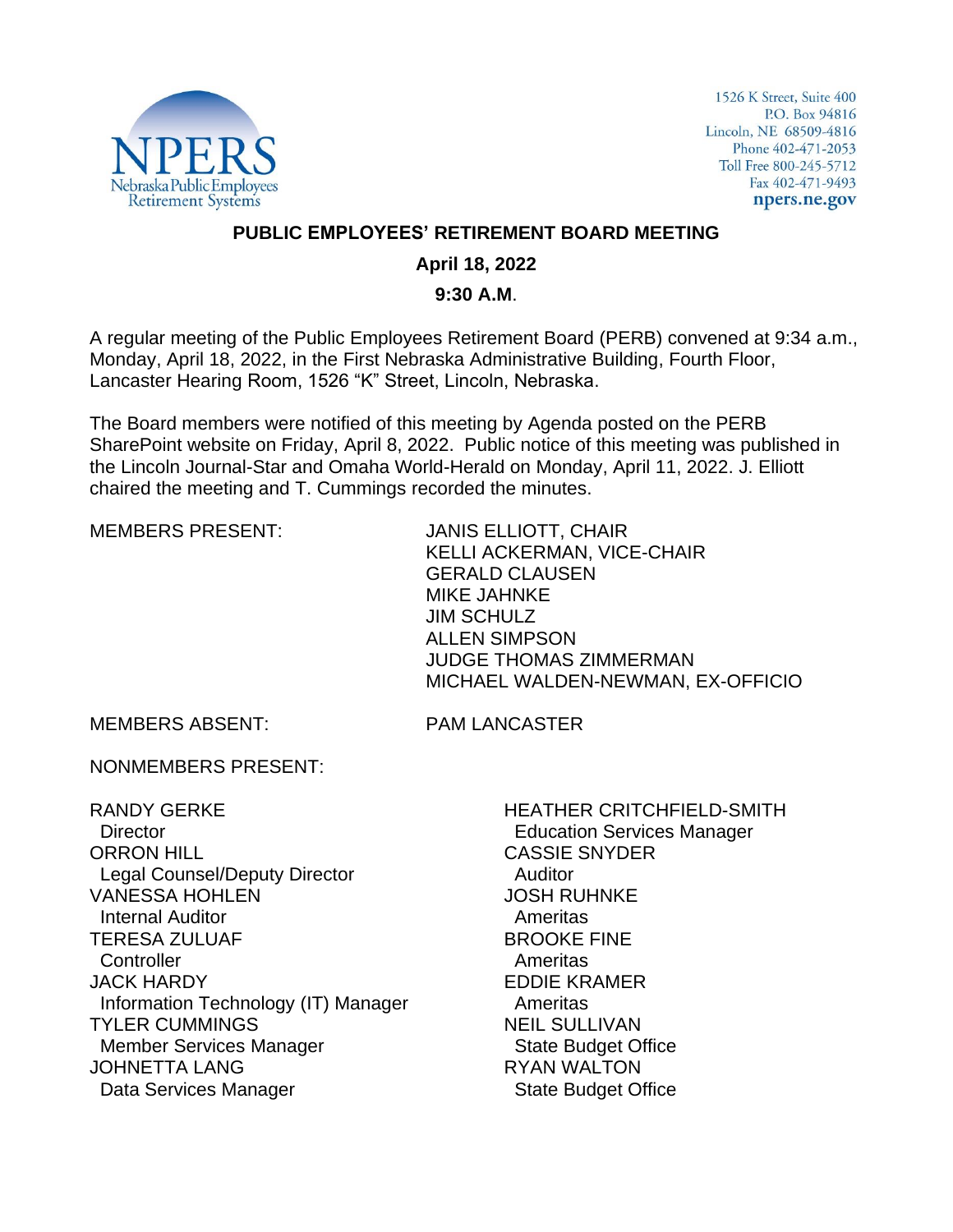**Agenda Item 1**: J. Elliott stated this meeting will follow the Nebraska Open Meetings Act and a copy of the Act is provided electronically, via a link on the final agenda posted on the Nebraska Public Employees Retirement Systems' (NPERS) website, on the Attorney General's website, and a copy of the Act is located on the table by the door.

**Agenda Items 2 and 3 – Meeting Called to Order:** J. Elliott called the April 18, 2022, Board Meeting to order at 9:34 a.m. Present at meeting: J. Elliott, K. Ackerman, G. Clausen, M. Jahnke, A. Simpson, J. Schulz, M. Walden-Newman, and T. Zimmerman.

**Excuse Board Member**: T. Zimmerman moved to excuse P. Lancaster. Motion was seconded by M. Jahnke. Members voted as follows: For: J. Elliott, K. Ackerman, G. Clausen, M. Jahnke, J. Schulz, A. Simpson and T. Zimmerman. Against: None. Motion carried.

**Agenda Item 4 – Approval of Minutes:** G. Clausen moved for approval of the minutes of the March 21, 2022, Board Meeting. Motion was seconded by K. Ackerman. Members voted as follows: For: J. Elliott, K. Ackerman, G. Clausen, M. Jahnke, J. Schulz, A. Simpson and T. Zimmerman. Against: None. Motion carried.

**Agenda Item 5 – Approval of Budget Status Report & March Retirement Report:**  A. Simpson moved to approve the Budget Status Report and the March 2022 Retirement Report. Motion was seconded by K. Ackerman. Members voted as follows: For: J. Elliott, K. Ackerman, G. Clausen, M. Jahnke, A. Simpson, J. Schulz, and T. Zimmerman. Against: None. Motion carried.

**Agenda Item 6 – Public Comments or Correspondence from Citizens:** N. Sullivan introduced the new budget analyst, Ryan Walton, for the agency.

**Agenda Item 7 – Ameritas Annual Report**: J. Ruhnke, from Ameritas, gave the Ameritas Annual Report.

He stated the total assets for the State plan were \$2,444,172,328.30 for the year ending 2021. The average account balance was \$90,827.66 and the average age for the members in the plan was 44.8 years. He mentioned there were 4,230 distributions processed for 2,178 members by Ameritas in 2021. He also discussed the different types of distributions that were processed.

He stated the total number of members in 2020 were 26,493 and in 2021 it increased to a total of 27,874 members.

He discussed the dollar amounts for each investment fund in the State Defined Contribution plan. He then provided graphs detailing the average account balance in the Cash Balance and Defined Contribution plans broken down by age groups.

He then moved on to discuss the County plan which had a balance of \$806,783,442.93 at the end of 2021. The average account balance was \$65,289.59 and the average age for the members in the plan was 48.0 years. He stated there were 1,864 distributions processed for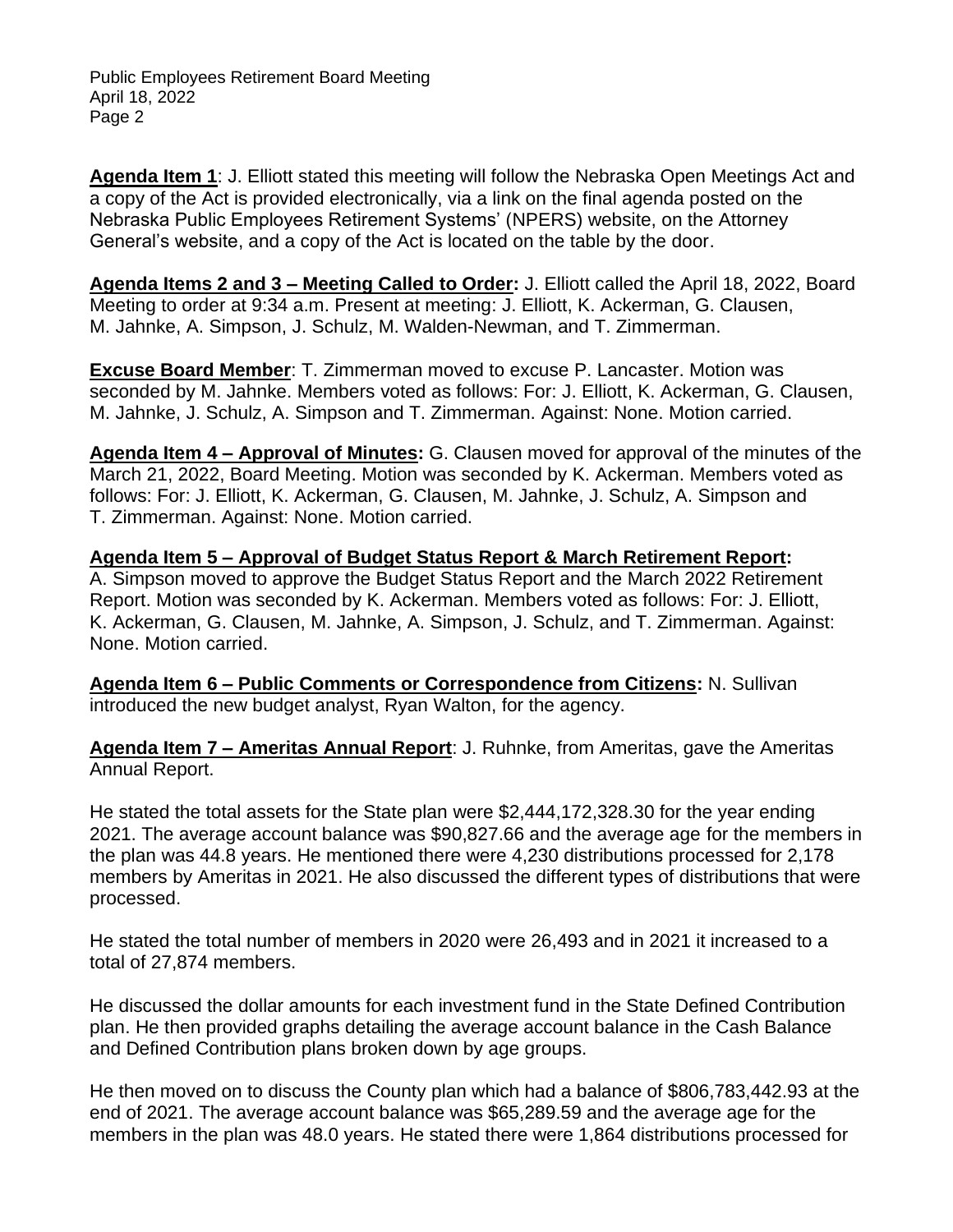the County plan in 2021 for 903 members. He then broke down the types of distributions that were processed.

He discussed the dollar amounts for each investment fund in the County Defined Contribution plan. He then provided graphs detailing the average account balance in the Cash Balance and Defined Contribution plans broken down by age groups.

He stated the Deferred Compensation plan (DCP) had a total of \$233,512,677.90 at the end of 2021. The membership of the DCP grew from 4,317 members in 2020 to 4,906 members in 2021. The average account balance fell from \$55,136.11 to \$52,683.94 and the average age for the DCP decreased from 53.9 years in 2020 to 52.9 years for 2021

There were 1,525 distributions processed by Ameritas for the DCP for a total of 586 members. He then provided graphs for the DCP for the average account balance broken down by age.

M. Jahnke moved to approve the Ameritas Annual Report. Motion was seconded by T. Zimmerman. Members voted as follows: For: J. Elliott, K. Ackerman, G. Clausen, M. Jahnke, A. Simpson, J. Schulz, and T. Zimmerman. Against: None. Motion carried.

**Agenda Item 8 – Internal Auditor's Report**: V. Hohlen gave the Internal Auditor's Report. She introduced Cassie Snyder as the new Auditor who replaced V. Hohlen.

She stated her team is restructuring the School audit initiation templates and they are conducting LB 147 tests for each audit completed.

She and her team are working with other departments within the agency to address issues and concerns regarding audits. She stated the Internal Audit team is collaborating with Education Services to create a County plan employer educational video. She also mentioned she and O. Hill will be presenting at the Nebraska Association of School Business Officials State Convention on Wednesday, April 21, 2022.

She mentioned Internal Audit is helping oversee the termination of Empower. She stated there are 365 participants in the Empower plans.

There were 8 School audits issued and 7 follow-ups on previous completed audits. She briefly discussed some of the findings in the School audits.

There was discussion amongst the PERB about the expectations regarding what authority the NPERS Internal Audit team has regarding findings.

A. Simpson moved to approve the Internal Auditor's Report. Motion was seconded by M. Jahnke. Members voted as follows: For: J. Elliott, K. Ackerman, G. Clausen, M. Jahnke, A. Simpson, J. Schulz, and T. Zimmerman. Against: None. Motion carried.

The PERB took a break from 10:55 a.m. to 11:08 a.m.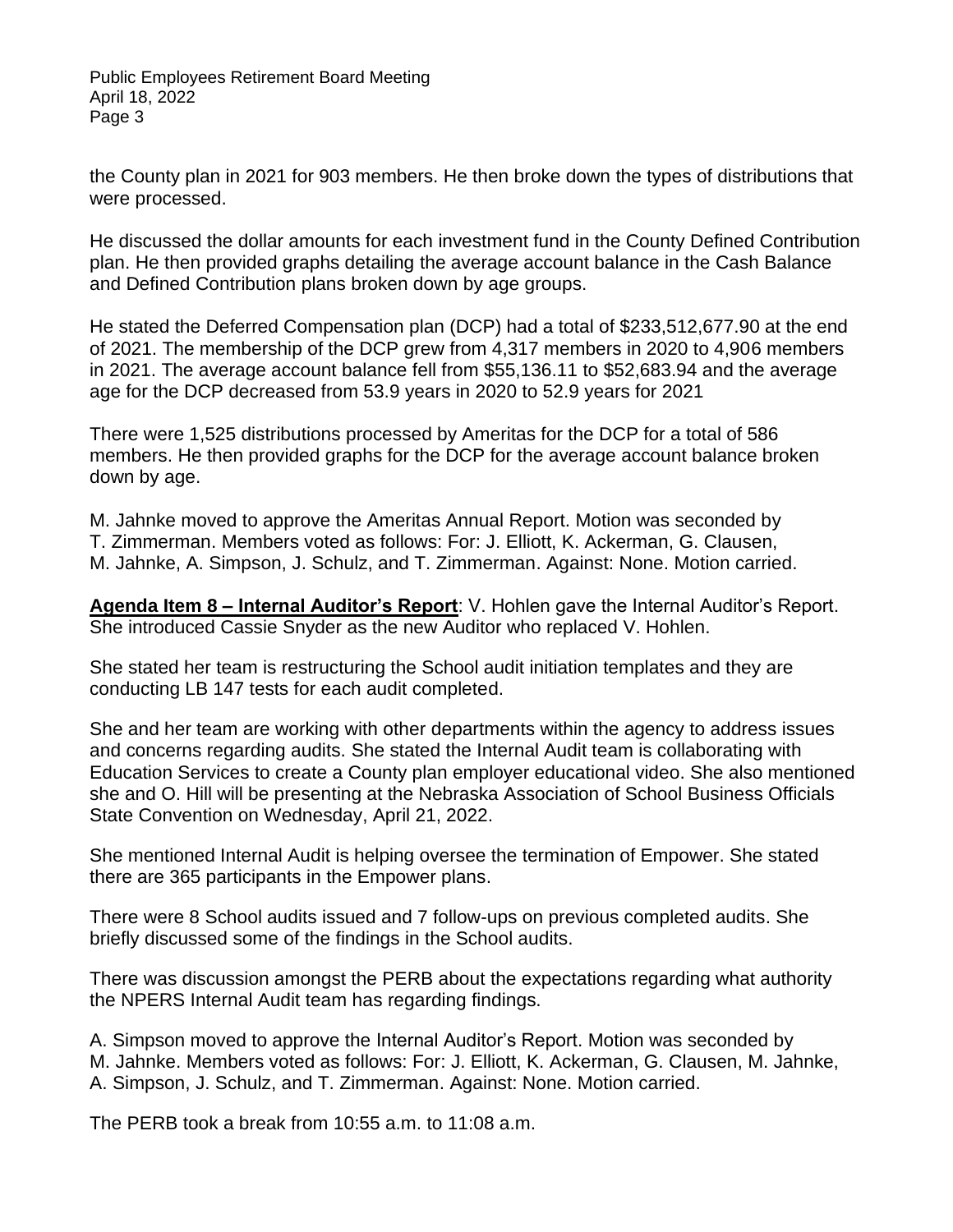**Agenda Item 9 – Investment Officer's Report**: M. Walden-Newman gave the Investment Officer's Report.

He stated the fiscal year-to-date return for the School, Judges, and State Patrol plans was 5.3% as of December 31, 2021. The investment return for the Cash Balance plans was 16.4% for the 2021 calendar year.

He discussed the asset allocation of the retirement fund investments. He mentioned his agency is in the process of completing a blank sheet review for the fixed income asset allocations. He stated bonds are 30% of the asset allocation. Two-thirds of the bonds are risk-reducing fixed income bonds while the other one-third is invested in return-seeking bonds managed by multi-asset managers.

M. Jahnke moved to approve the Investment Officer's Report. Motion was seconded by T. Zimmerman. Members voted as follows: For: J. Elliott, K. Ackerman, G. Clausen, M. Jahnke, A. Simpson, J. Schulz, and T. Zimmerman. Against: None. Motion carried.

# **Agenda Item 10 – Legal/Legislative Update**: O. Hill gave the Legal/Legislative Update.

He discussed the below legislative bills (LB):

- LB 1011 provides, changes, and eliminates provisions relating to appropriations.
- LB 1083 provides for payment of claims against the state.
- LB 908 provides additional requirements for virtual conferencing under the Open Meetings Act.
- LB 1124 changes provisions relating to small estate affidavits.

He stated on March 29, 2022, HR 29-54 (Secure Act 2.0) was passed by the United States House of Representatives. The bill changes the required minimum distribution (RMD) age, allows for higher catchup limit provisions for people aged 60 to 64, updates rules regarding recovering retirement overpayments, creates a retirement savings lost and found website administered by the federal government (doesn't apply to government sponsored plans), increases the limit on de minimus distributions from \$5,000 to \$7,000, and eliminates processing paperwork until the first of the month following when the paperwork is received.

He stated some of the provisions of the Secure Act 2.0 will take effect without PERB or legislative action while other provisions will need PERB or legislative action.

K. Ackerman moved to approve the Legal/Legislative Update. Motion was seconded by M. Jahnke. Members voted as follows: For: J. Elliott, K. Ackerman, G. Clausen, M. Jahnke, A. Simpson, J. Schulz, and T. Zimmerman. Against: None. Motion carried.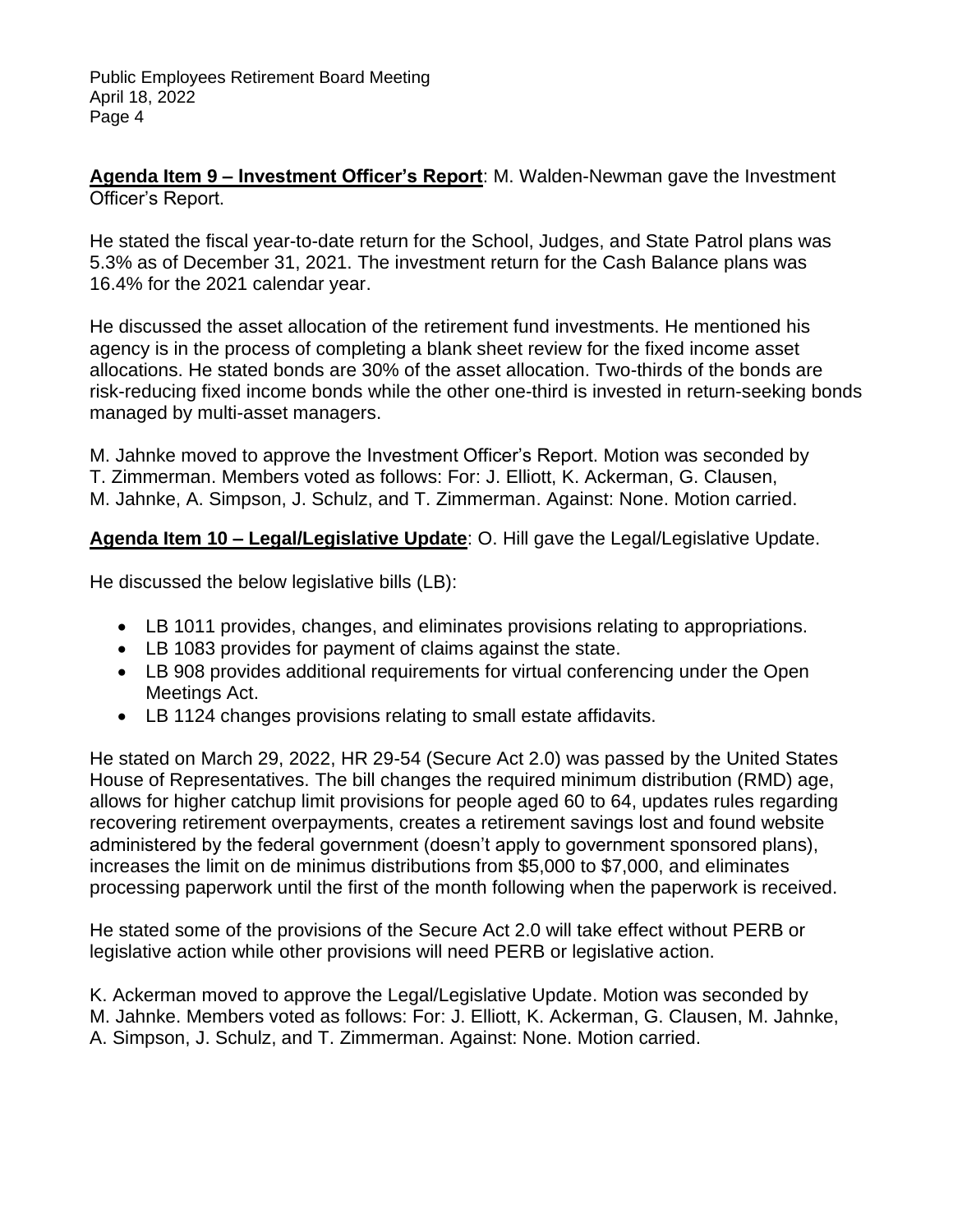**Agenda Item 11 – OSERS Transfer Project**: R. Gerke provided an update on the Omaha School Employees' Retirement System (OSERS) Transfer Project.

- He stated work on the request for proposal (RFP) for the transfer project is underway. The goal is to publish the RFP by the middle of June.
- J. Hardy, M. Nuss, and M. Davis spent the day shadowing at OSERS on March 25, 2022.
- He mentioned work on the data migration planning is still underway.
- A Project Manager, Jaydeep Deshpande, was hired for the transfer project and he will begin work on April 26, 2022.
- The Retirement Specialist II and Retirement Plan Manager positions for OSERS are currently being created.

A. Simpson moved to approve the OSERS Transfer Project Update. Motion was seconded by M. Jahnke. Members voted as follows: For: J. Elliott, K. Ackerman, G. Clausen, M. Jahnke, A. Simpson, J. Schulz, and T. Zimmerman. Against: None. Motion carried.

# **Agenda Item 12 – Director's Report**: R. Gerke gave the Director's Report.

- He stated he addressed media inquiries about death overpayments discussed in the Auditor of Public Account's audit last month. M. Nuss and J. Hardy are working with the Department of Health and Human Services to obtain death certificate information. Death certificates are only issued for those who die within Nebraska's borders.
- On March 30, 2022, he provided the Annual Report to the Legislative Retirement Committee.
- J. Schulz PERB reappointment was confirmed by the Legislative Retirement Committee on March 30, 2022, as well.
- A notice regarding the Empower termination will be sent out in May and a newsletter article will be published in July. The blackout notice will be sent in August and the transfer date of the Empower funds will be September 30, 2022.
- He attended a National Council on Teacher Retirement webinar on March 23, 2022.
- He discussed the Open Meetings Act and the provisions related to virtual attendance for board meetings. If a PERB member attends virtually, then the public must be provided the same option to attend virtually. Only 50% or fewer of the meetings can be attended virtually.
- There were three positions filled: Retirement Specialist I, IT Security Analyst, and Auditor. There are two open positions: OCIO Developer and Auditor.

T. Zimmerman moved to approve the Director's Report. Motion was seconded by A. Simpson. Members voted as follows: For: J. Elliott, K. Ackerman, G. Clausen, M. Jahnke, A. Simpson, J. Schulz, and T. Zimmerman. Against: None. Motion carried.

# **Agenda Item 13 – Board Committee Reports**: There were none.

**Agenda Item 14 – Board Education/Travel Requests:** There were none.